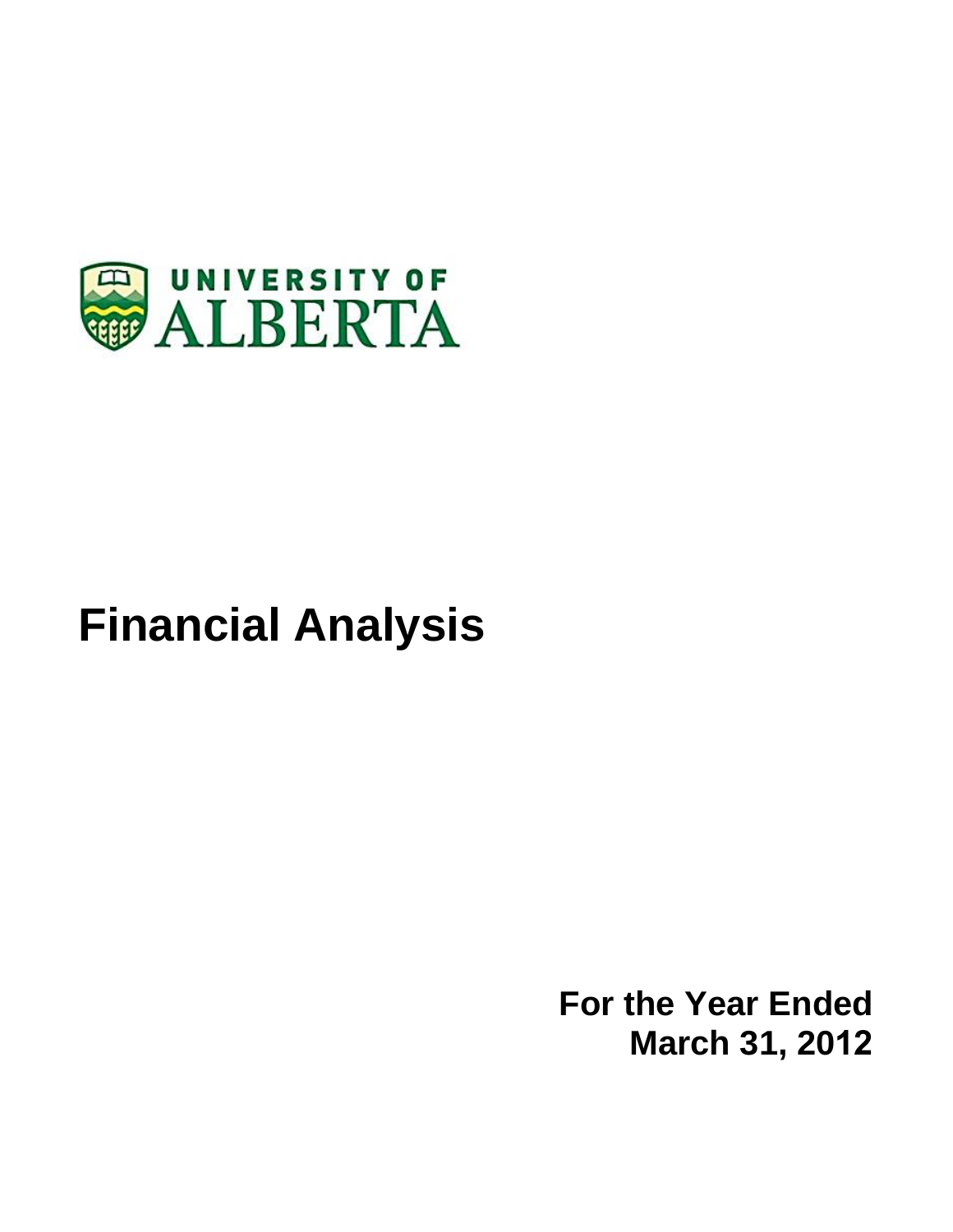### **Executive Summary**

The University of Alberta ended the 2012 fiscal year with a \$4.1 million excess of revenue over expense (2011: \$75.2 excess) and an unrestricted net assets deficit of \$15.6 million (2011: \$3.5 deficit). The small surplus is a reflection of the impact of the 0% grant increases over the past three years, the elimination of the enrolment planning envelope funding and the drawdown of balances in the faculties (spending amounts carried over from previous years). The prior year's excess of revenue over expense of \$75.2 million was mainly due to a decrease in the Universities Academic Pension Plan unfunded pension liability expense and spending lag in the operating fund.

Other financial highlights for 2012:

- For the 2012 fiscal year, the University did not receive an increase in the operating grant funding. The University has addressed this issue through a combination of revenue enhancements, cost containment measures and operating efficiencies. The Government of Alberta has committed to a 2% increase in the operating grant for each of the next three years. The University will continue to look at overall cost containment and administrative efficiencies.
- Unitized Endowment Pool (UEP) investments returned 3.0% (2011: 9.2%) and the Non-Endowed Investment Pool (NEIP) returned 2.1% (2011: 2.2%). The UEP return of 3.0% was not sufficient to cover the approved spending allocation; therefore a portion of the spending allocation was funded by endowment net assets (cumulative capitalized income).
- Total funding in support of the University's research activity for 2012 is \$460 million compared to \$536 million in 2011. The sponsored research revenue decrease is mainly due to reduced grants from the Government of Alberta and the Canada Foundation for Innovation (CFI). Because the funding for CFI comes in blocks and the major projects awarded in 2009 were completed, no new funding occurred in 2012. As a result, matching support from the Government of Alberta was not required. The next cycle of grants for CFI have just been submitted for initiation in 2014. Another major factor in the decrease in funding was the lower capital contributions for research primarily due to completion of the Edmonton Clinic Health Academy, Katz Group Centre for Pharmacy and Health Research, Li Ka Shing Centre for Health Research Innovation and the Centennial Centre for Interdisciplinary Science.
- The University's successful fund-raising initiatives support many activities across the University. For the 2012 year, new endowment contributions totaled \$24.7 million and expendable donations totaled \$26.5 million. The University also received a \$35.0 million in-kind contribution of a building (Saville Community Sports Centre).
- In support of the University's capital plan, the Government of Alberta provided \$56.1 million in funding for capital priorities. With the recent completion of large-scale capital projects, the University now has the opportunity to maintain, and where appropriate, repurpose aging assets and infrastructure. The University, with assistance from the Government of Alberta, has also made progress in reducing the overall amount of deferred maintenance.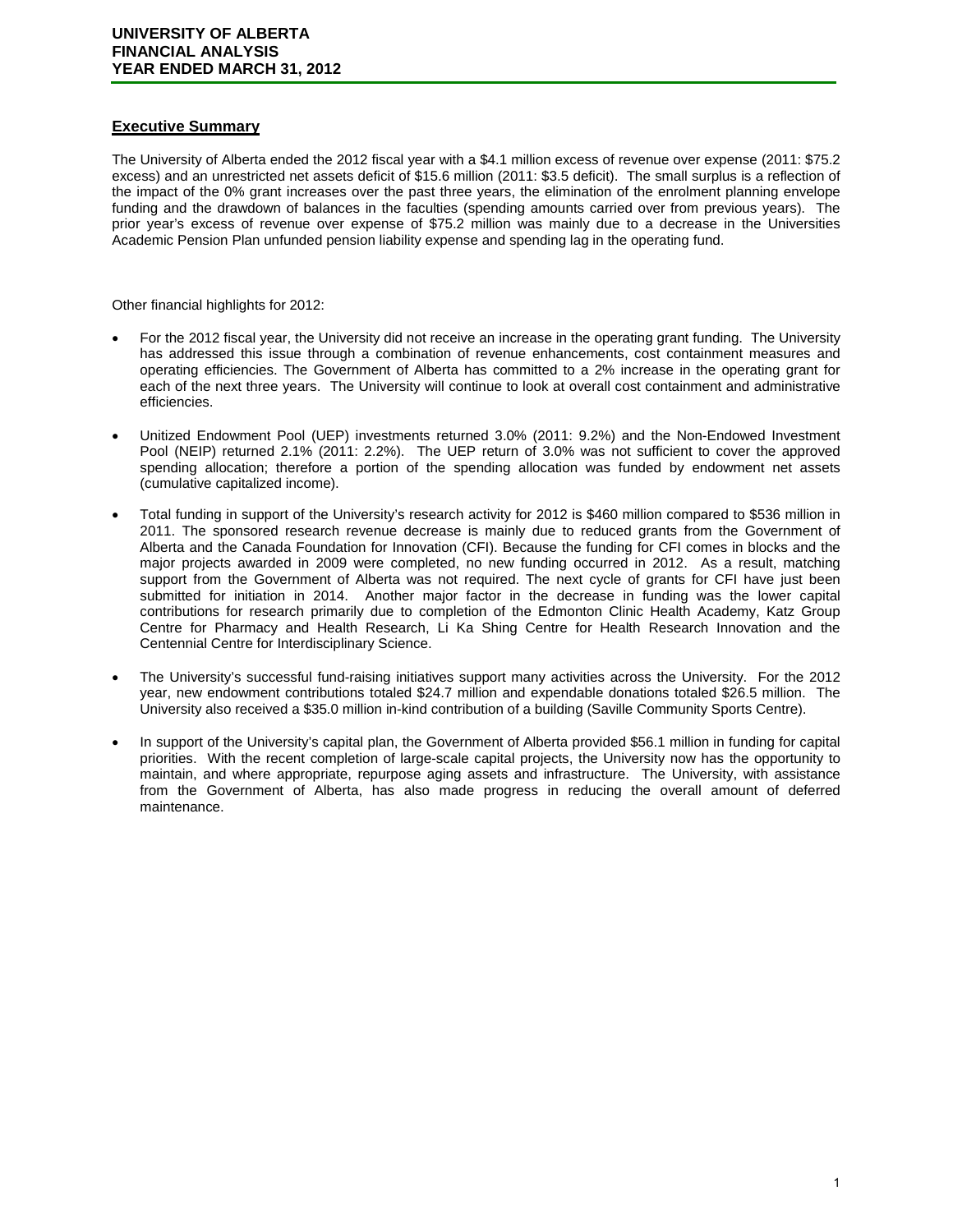Areas of significant financial risk:

- The Government of Alberta commitment of a 2% operating grant increase for each of the next three years has provided some stability
- investment income which can fluctuate significantly due to market performance
- uncertainty about utility costs due to the volatile energy markets
- deferred maintenance, which is estimated at over \$800 million; this places programs and initiatives at some risk (refer to later section in the financial analysis)

To assist in addressing the ongoing budgetary issues, the University will continue to seek opportunities to look at overall cost containment and administrative efficiencies.

The University is wholly committed to addressing these risks and will work closely with the Government of Alberta on a long-term strategy that minimizes the University's exposure to these risks while maintaining its forward momentum.

*The Financial Analysis is intended to provide the reader with the financial highlights for the 2012 year and should be read in conjunction with the March 31, 2012 audited financial statements.* 

• *click on Annual Financial Statements*

*Other documents the reader can refer to for a more in-depth discussion and analysis of the University's goals and objectives:* 

- *click on Key Strategic Planning Documents*
	- *Dare to Discover: A Vision for a Great University*
	- *2012 Comprehensive Institutional Plan*
	- *2011-12 Annual Report*

*Other information the reader may find useful:*

• *click on Investment Reports*

*website link: http://www.financial.ualberta.ca*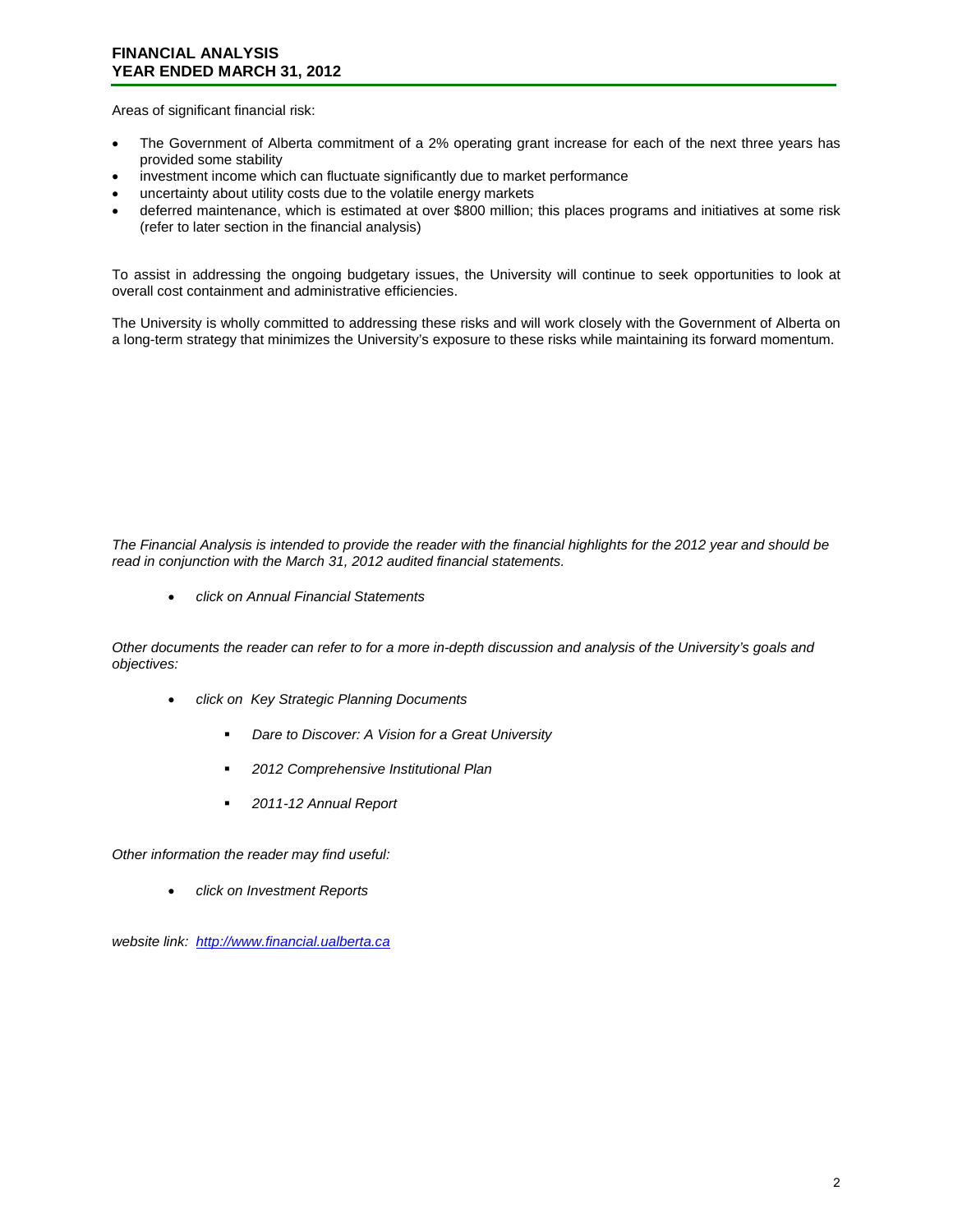# **Introduction**

To reflect the nature and restrictions on use, the University classifies its revenues into separate categories. The major classification distinction is whether the revenues represent unrestricted or restricted contributions. Unrestricted contributions are flexible in that they are available to the University's Board of Governors to allocate for spending, as it deems appropriate. Such contributions are recognized as revenue immediately. The University, on the other hand, can only expend restricted contributions for the specific purposes defined by the external sponsor or donor. Such contributions are deferred and recognized as revenue when conditions of the contributions are met. Contributions to acquire capital assets with limited life are amortized to revenue over the useful life of the asset.

The University segregates its financial activity into the following separate funds to further enhance accountability, budgetary control and stewardship of resources:

Unrestricted funds:

- Operating includes the provincial government operating grant, student tuition and fee revenue, investment income available for general spending and any new revenues generated by faculties and administrative units.
- Ancillary enterprises these University business enterprises provide services and products to the University community and to individuals, companies and organizations external to the University. These units are expected to operate on either a break-even basis, covering their full operating and capital costs, or on a profit basis.

Restricted funds:

- Research funds provided by grants and contracts from external sponsors, donations and endowment investment income available for spending.
- Special purpose funds provided by grants and contracts from external sponsors (including Government of Alberta funding for the Faculty of Medicine Academic Alternate Relationship Plan), donations and endowment investment income available for spending. Expenditures include scholarships and bursaries, and other programs involving teaching and community service.
- Capital funds provided by provincial, federal and other government grants and donations. Funds are primarily designated for the acquisition of buildings and major renovations.

For financial statement reporting purposes, the Statement of Financial Position, Statement of Operations, and Statement of Changes in Net Assets combine the assets, liabilities, equity, revenues and expenses of all funds.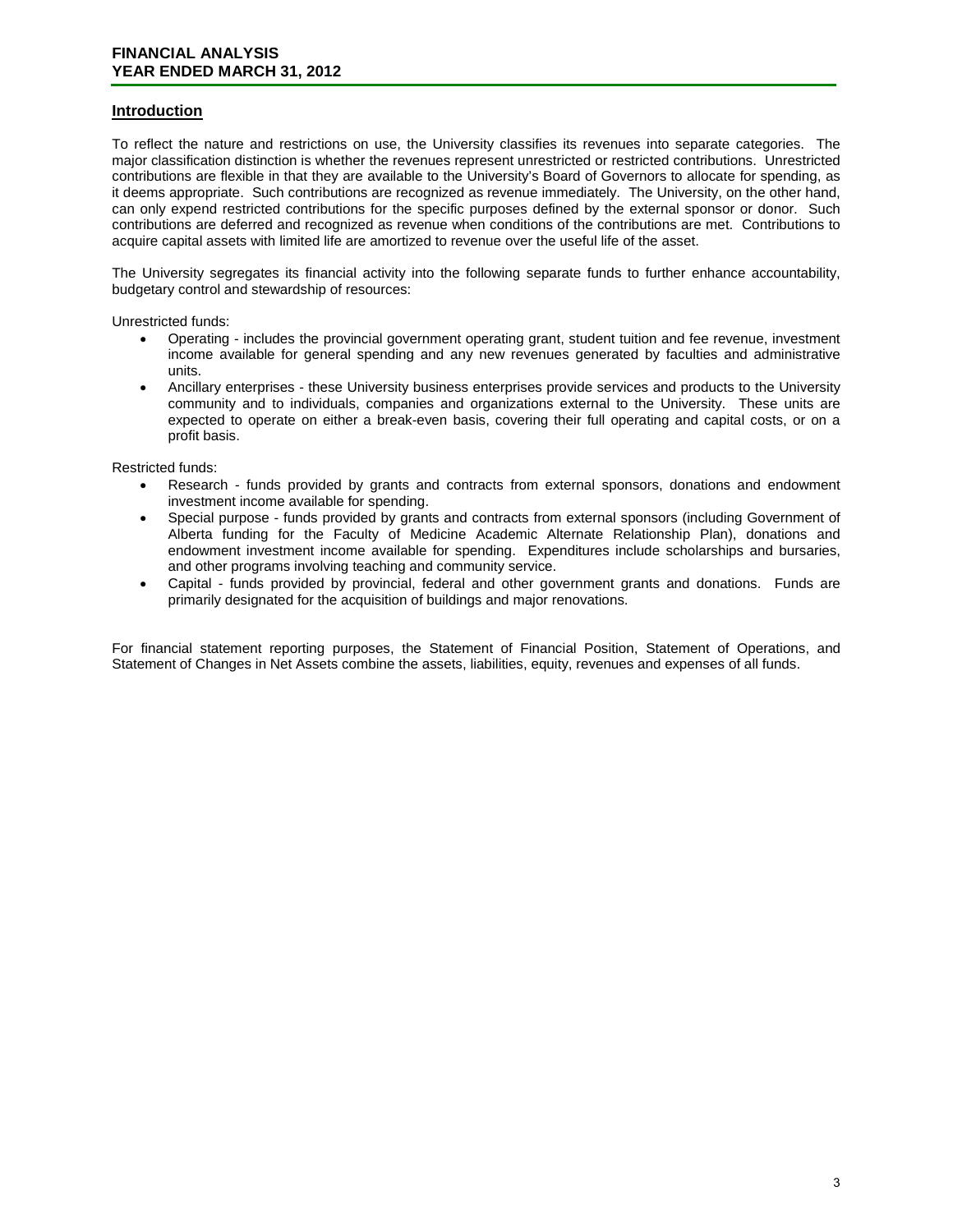#### **Excess of Revenue over Expense**

The University of Alberta ended the 2012 fiscal year with a \$4.1 million excess of revenue over expense (2011: \$75.2 excess) and an unrestricted net assets deficit of \$15.6 million (2011: \$3.5 deficit). The small surplus is a reflection of the impact of the 0% grant increases over the past three years, the elimination of the enrolment planning envelope funding and the drawdown of balances in the faculties (spending amounts carried over from previous years). The prior year excess of revenue over expense of \$75.2 million was mainly due to a decrease in the Universities Academic Pension Plan unfunded pension liability expense and spending lag in the operating fund.

# **Revenue**

The following highlights revenue before and after deferrals:

|                                                | 2012                                   |           |                                | 2011      |                                        |           |                                |           |
|------------------------------------------------|----------------------------------------|-----------|--------------------------------|-----------|----------------------------------------|-----------|--------------------------------|-----------|
|                                                |                                        | (000's)   |                                | (000's)   |                                        | (000's)   |                                | (000's)   |
|                                                | Revenue per<br>financial<br>statements |           | Revenue<br>before<br>deferrals |           | Revenue per<br>financial<br>statements |           | Revenue<br>before<br>deferrals |           |
| Government of Alberta grants                   | \$                                     | 763,600   | \$                             | 841,464   | \$                                     | 744,460   | \$                             | 992,020   |
| Federal and other government grants            |                                        | 184,386   |                                | 204,291   |                                        | 184,507   |                                | 216,329   |
| Student tuition and fees                       |                                        | 269,355   |                                | 269,355   |                                        | 253,897   |                                | 253,897   |
| Sales of services and products                 |                                        | 200,875   |                                | 200,875   |                                        | 210,698   |                                | 210,698   |
| Donations and other grants                     |                                        | 124,543   |                                | 146,190   |                                        | 112,998   |                                | 139,709   |
| Investment income                              |                                        | 42,067    |                                | 43,415    |                                        | 56,475    |                                | 63,829    |
| Amortization of deferred capital contributions |                                        | 104,540   |                                |           |                                        | 81,705    |                                |           |
| Revenue                                        |                                        | 1,689,366 | S                              | 1,705,590 | S                                      | 1,644,740 | S                              | 1,876,482 |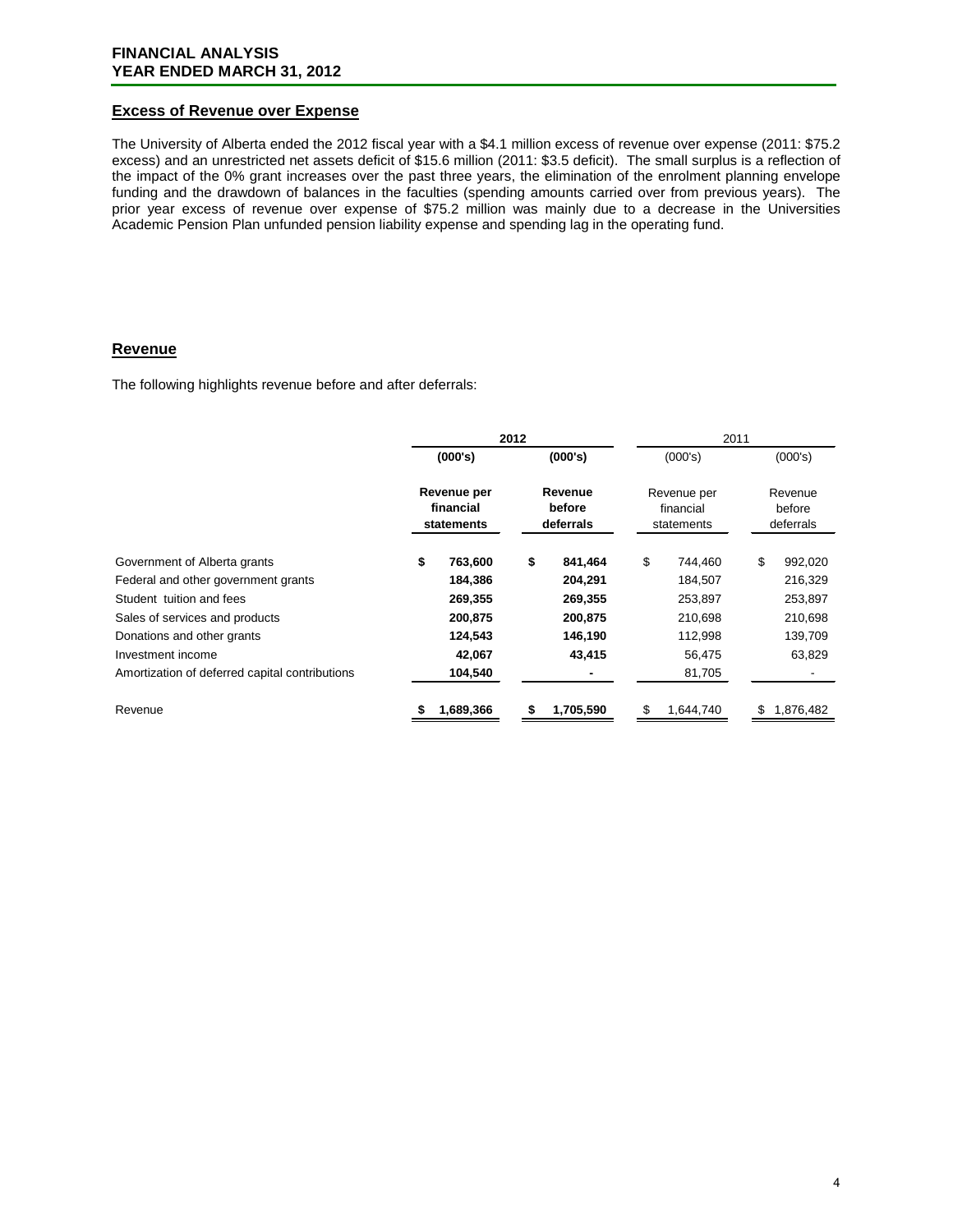#### **Revenue (**before deferrals)

Revenue (before deferrals) decreased by \$170.9 million (9.1%) from \$1,876.5 million in 2011 to \$1,705.6 million in 2012.

The University's major operating funding comes from the Government of Alberta Campus Alberta operating grant, student tuition and fees and from<br>sales activities. The University also receives The University also receives restricted funding for sponsored research, capital infrastructure and specific academic programs. Other is mainly comprised of grants and donations for specific academic programs.

The decrease is mainly due to:

• capital grant funding decrease of approximately \$97 million is due to a large capital grant received in 2011 towards the construction of Edmonton Clinic Health Academy



- research grant funding decrease of approximately \$44 million is mainly due to a reduction in funding from the Government of Canada (approx. \$12 million) and from the Government of Alberta (approx. \$26 million).
- special purpose grant funding decrease of approximately \$24 million is mainly due to the Priority Health Graduates Initiative grant received in 2011
- investment income shortfall results in a portion of the endowment spending allocation being funded from endowment net assets (approx. \$10 million)

#### **Government of Alberta Grants**

Government of Alberta revenue (before deferrals) amounted to \$841.5 million, representing a decrease of \$150.6 million (15.2%) compared to last year.

|                                  |         |         |         |         |            | Increase   |
|----------------------------------|---------|---------|---------|---------|------------|------------|
|                                  | 2012    |         | 2011    |         | (decrease) |            |
|                                  | (000's) |         | (000's) |         | (000's)    |            |
| Operating fund grants:           |         |         |         |         |            |            |
| Campus Alberta (operating grant) | \$      | 565,647 | \$      | 565,647 | \$         |            |
| Other grants                     |         | 34,635  |         | 11,271  |            | 23,364     |
|                                  |         | 600,282 |         | 576,918 |            | 23,364     |
| Restricted grants:               |         |         |         |         |            |            |
| Capital                          |         | 56,073  |         | 174,141 |            | (118,068)  |
| Research                         |         | 119,479 |         | 145,590 |            | (26, 111)  |
| Special purpose                  |         | 65,630  |         | 95,371  |            | (29, 741)  |
|                                  |         | 241,182 |         | 415,102 |            | (173, 920) |
| Revenue (before deferrals)       |         | 841.464 | \$      | 992.020 | S          | (150, 556) |

Other grants increased by \$23.4 million and includes a new grant to support medical education (\$11.1) (which was previously funded by an Alberta Health Services fee for service arrangement), new lights on funding for specific buildings (\$12.7) and additional funding for enrolment pressures (\$3.5).

Capital grants decreased primarily due to the funding last year for the Edmonton Clinic Health Academy. The 2012 capital grants total includes funding for the annual infrastructure maintenance grant (\$22.8), Balmoral (a facility to house the Edmonton Radiopharmaceutical Centre and a cyclotron (medical isotopes)) (\$12.0) and the completion of funding for Edmonton Clinic Health Academy (\$12.0). Research grants decreased across various programs due to a decrease in CFI matching grants and also due to funding received last year for specific projects. Special purpose grants decreased due to the funding received last year for the new Priority Health Graduates Initiative.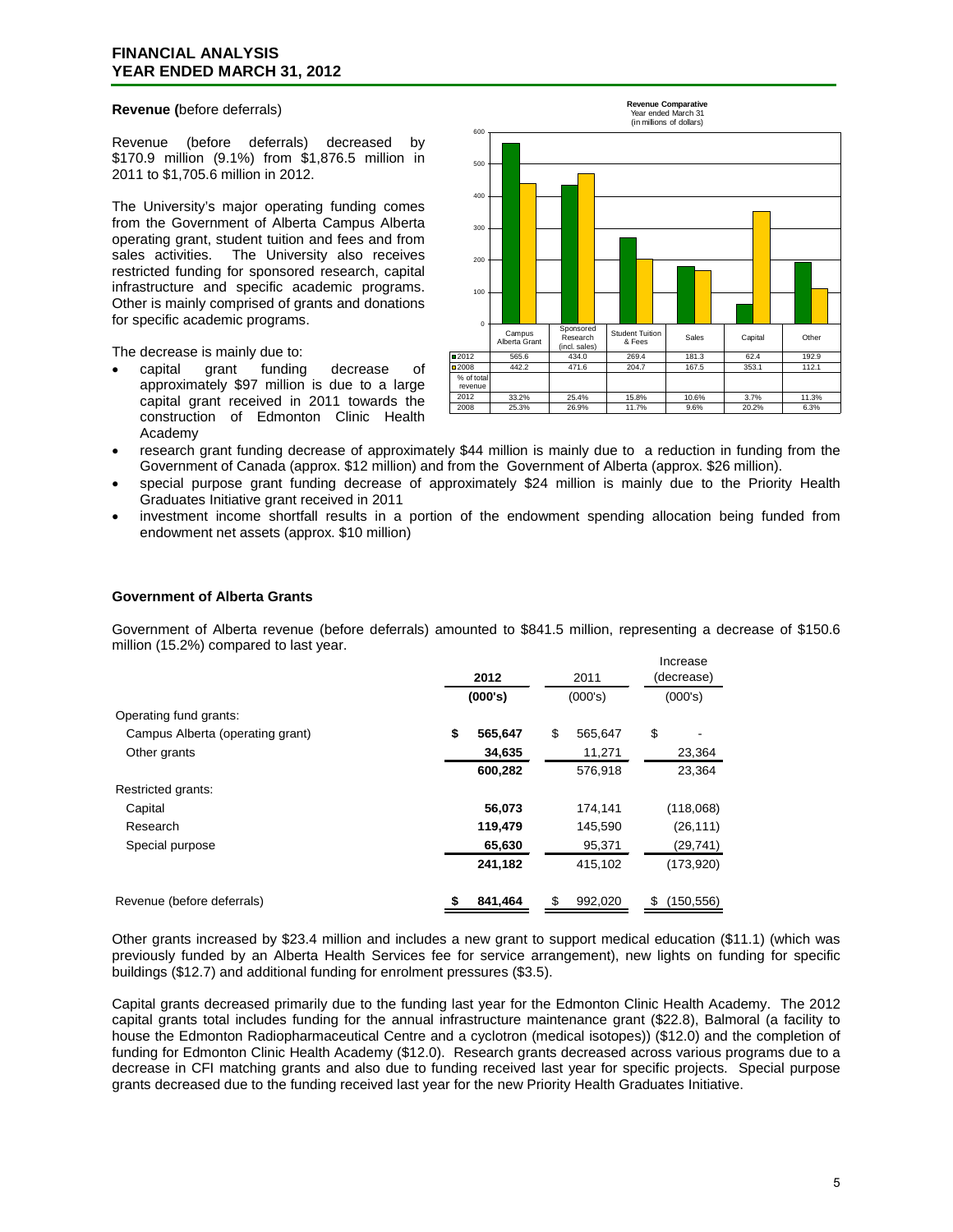#### **Research Revenue**

Research revenue (before deferrals) amounted to \$460.1 million (2011: \$536.0). The University remains among the top three institutions in Canada overall in amount of funding received.

|                                                     |               |               | Increase        |
|-----------------------------------------------------|---------------|---------------|-----------------|
|                                                     | 2012          | 2011          | (decrease)      |
|                                                     | (000's)       | (000's)       | (000's)         |
| Sponsored research revenue (before deferrals):      |               |               |                 |
| Government of Alberta grants                        | \$<br>119,479 | \$<br>145,670 | \$<br>(26, 191) |
| Federal and other government grants                 | 187,974       | 205,730       | (17, 756)       |
| Donations and other grants                          | 91,131        | 90,879        | 252             |
| Investment income                                   | 15,822        | 23,533        | (7, 711)        |
| Sales of services and products                      | 19,547        | 18,607        | 940             |
|                                                     | 433,953       | 484,419       | (50, 466)       |
| Other research related funding:                     |               |               |                 |
| Endowment income spending allocation <sup>(1)</sup> | 7,621         |               | 7,621           |
| Capital fund infrastructure grants <sup>(2)</sup>   | 4,462         | 30,472        | (26,010)        |
| Entities not consolidated <sup>(3)</sup>            | 14,018        | 21,070        | (7,052)         |
|                                                     | 26,101        | 51,542        | (25, 441)       |
| Total research funding                              | 460,054       | 535,961<br>\$ | (75, 907)<br>\$ |

<sup>(1)</sup> Due to endowment investment income shortfall, a portion of the endowment spending allocation was funded from endowment net assets (cumulative capitalized income).

<sup>(2)</sup> Capital research infrastructure funding is recorded as a contribution in the capital fund. These amounts represent the portion of the capital funding that was utilized for research designated buildings or research designated space within buildings.

(3) Entities not consolidated include clinical trial and related research funding with Alberta Health Services. These contributions are not reflected in the University's audited financial statements.

The Government of Alberta maintained or increased its funding across a variety of programs. The net overall decrease is due to a decrease in CFI matching grants and also due to funding received last year for specific projects.

Federal and other government maintained or increased its funding across a variety of programs. The net overall decrease is mainly due to a decrease in CFI (\$8.8). Grants from Western Economic Diversification decreased (\$4.5) due to large grants received in 2011.

Donations and other grants are comparable to last year. Other sources include associations, foundations, institutes and individuals.



**Sponsored Research Revenue by Source** Year ended March 31 (in millions of dollars)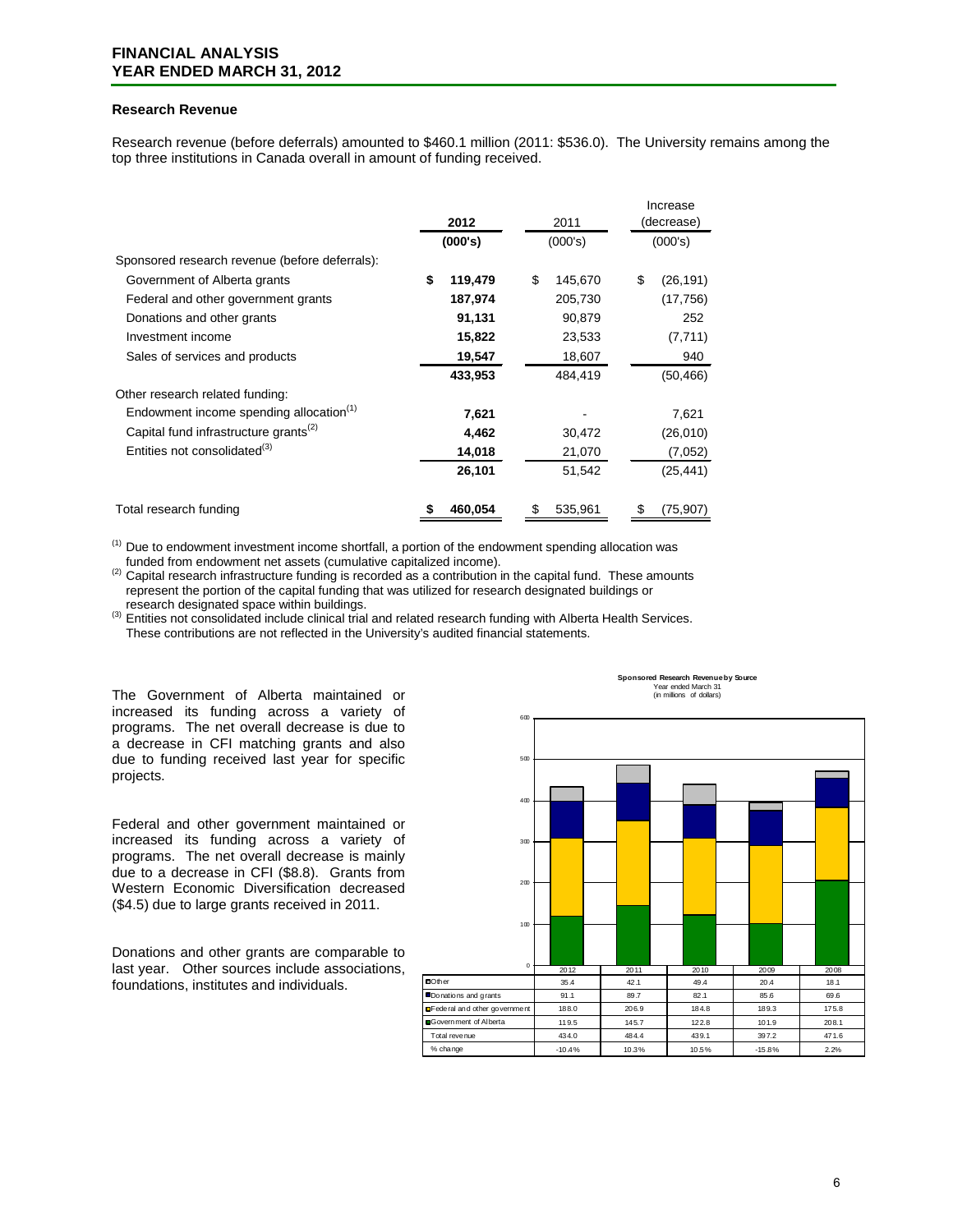#### **Student Tuition and Fees**

Student tuition and fees (comprised of both credit and non-credit tuition) amounted to \$269.4 million (2011: \$253.9). An increase in tuition fees (\$2.2) and differential fees for international students (\$7.0) were mainly due to higher student enrolment. Market modifier fees (\$3.4) were implemented in 2012 for specific programs. The tuition fees (instructional fees only) for an Arts or Science student with a full time course load in 2012 were \$5,195 as compared to \$5,177 in 2011 (an increase of 0.35%).

#### **Sales of Services and Products**

Ancillary services units and academic and administrative units generate revenues through the sale of services and products to individuals, companies and organizations external to the University. Also included in sales are miscellaneous types of revenues received by the University. Sales of services and products amounted to \$200.9 million (2011: \$210.7).

The ancillary services units generated sales of \$93.0 million (2011: \$95.9). The units with the largest sales are: Residences, Hospitality and Facility Services (\$28.8), Bookstore (\$23.4), Utilities (\$15.6) and Parking Services (\$14.1).

Academic and administrative units generated sales of \$107.9 million (2011: \$114.8), with the most significant activity as follows: Faculty of Medicine and Dentistry (\$56.7) which is mainly revenue from Alberta Health Services and the practice plans in support of positions that provide an interaction between the academic environment and the clinical services environment; Physical Education and Recreation revenue generated by athletic teams, sport camps and rentals of facilities (\$11.3) and Agriculture, Life and Environmental Sciences (\$6.8) which is mainly from the sale of animal, plant and related products. Academic and administrative unit sales decreased by \$7.0 million due to a change in funding for the Faculty of Medicine and Dentistry (refer to Government of Alberta grants).

#### **Investment Income**

Investment income (before deferrals) was \$43.4 million (2011: \$63.8). Investments primarily fall into two categories, the Unitized Endowment Pool (UEP) and the Non-Endowed Investment Pool (NEIP).

The UEP had a return of 3.0% (2011: 9.2%). The global economic rebound that started in 2010 was negatively impacted by the European sovereign debt crisis in 2011. Equity markets sold off sharply on concerns that fiscal austerity measures in one of the world's largest economic zones could lead to a protracted global economic slowdown or recession. European governments and monetary authorities were successful in temporarily averting the crisis. This coupled with signs of sustained economic growth in the US resulted in strong gains from equity markets in early 2012. For the year ended March 31, 2012 US equity markets returned 11.5% (2011: 10.9%) while Non-North American equity markets lost 2.7% (2011: 6.3% return). Amidst this uncertain and volatile environment, Canadian equities, dominated by the highly cyclical resource sectors, performed poorly, posting a loss of 9.8% for the year (2011: 20.4% return). Canadian fixed income returned 9.7% (2011: 5.1%). Collectively the strategies employed by the UEP's managers out-performed the UEP's benchmark by 0.5%, which posted a return of 2.5% (2011: 10.3%). The primary long-term objective of the UEP is to maintain its real value while providing for a sustainable level of program support.

The NEIP, comprised of three distinct strategies (short-term, mid-term and long-term), recorded an overall return of 2.1% for the year (2011: 2.2%). The short-term money market investments had a return of 1.3% (2011: 0.9%); this compares favorably with the benchmark DEX 91 Day Treasury Bill return of 0.9% (2011: 0.8%) and is primarily attributable to the portfolio's longer duration.

The mid-term bond portfolio returned 6.3% (2011: 5.8%); this exceeded the benchmark DEX Short Term Bond Index return of 4.4% (2011: 3.4%), and is primarily attributable to valuation adjustments on the restructured asset-backed commercial paper (ABCP). The University holds \$140.0 million (2011: \$141.5) of ABCP and has recorded a writedown of \$44.2 million representing 31.6% of the total value (2011: \$49.1 representing 34.7% of the total value). The decrease in the write-down primarily reflects the passage of time as credit conditions did not change materially during the year. The majority of the ABCP notes mature within the next five years and the University intends to hold these notes to maturity.

The long-term portion of the NEIP, which is invested in the UEP, added to performance with a return of 3.0% (2011: 9.2%).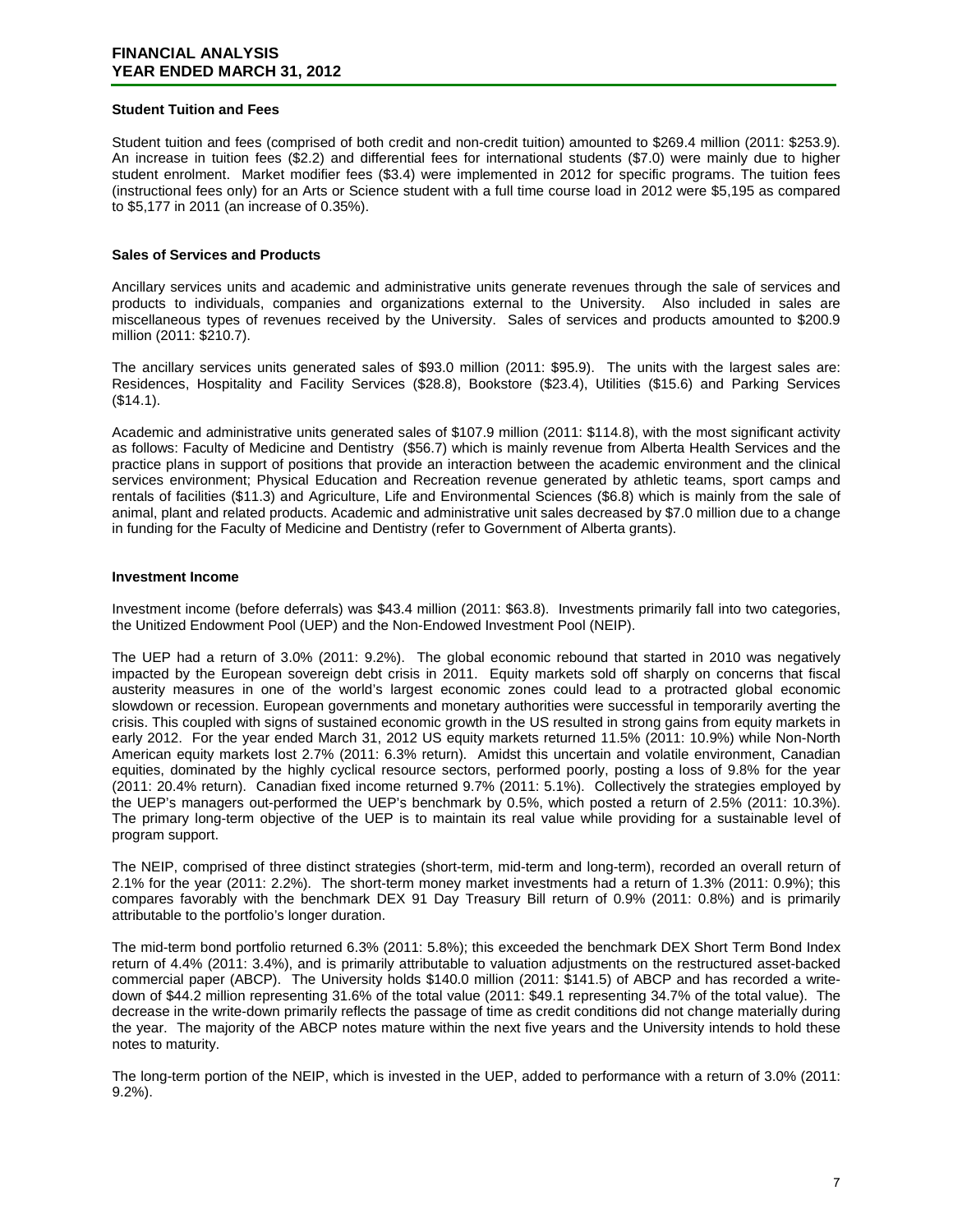#### **FINANCIAL ANALYSIS YEAR ENDED MARCH 31, 2012**

### **Expenses**

Expenses increased by \$115.7 million (7.4%) from \$1,569.6 million in 2011 to \$1,685.3 million in 2012. The main components of this increase are:

Salaries expense increased by \$51.8 million (6.6%). The collective bargaining process The collective bargaining process resulted in negotiated salary increases for both academic employees (July 1, 2011 - 1.75%; July 1, 2012 - 2.0%) and support employees (April 1, 2011 - 1.75%) and, in addition, eligible employees received merit increases (averaging approximately 2%). There was also a net increase in new hires (approximately 300 net) relating to the increased level of activity (2012 approx. - 11,450; 2011 - approx. 11,150). Included in the staff count is approximately 1,323 academic staff granted tenure.



**Expense Comparative**

Employee benefits expense increased by \$14.9 million (9.8%)

- Employee future benefits expense increased by \$7.8 million The increase is mainly due to a \$5.7 million increase in the Universities Academic Pension Plan (UAPP) unfunded pension liability expense due to unfavorable investment returns in the UAPP.
- Benefits expense increased by \$7.1 million Pension contributions expense (mainly UAPP) increased by \$3.1 million mainly due to unfavorable investment returns in the UAPP. There were increases across various other benefit plans.

Materials, supplies and services expense increased by \$24.5 million (6.1%) mainly due to due to increased activity in the operating fund (\$14.7) and the ancillary fund (\$13.2). The ancillary fund increase includes a one-time inventory write-down. In 2012, the Bookstore undertook a review of their inventory practices and concluded the inventory was overvalued. The inventory was overvalued due to incorrect inventory item costs in the inventory system and obsolete inventory that had not been written down in prior years. The write-down of \$8.8 million represents an accumulation over many years. Maintenance expense increased by \$6.5 million (9.0%) primarily in the operating fund for renovations, and building maintenance. Utilities expense of \$39.2 is comparable to last year (\$40.4).

Scholarships and bursaries expense of \$90.2 million are comparable to last year (\$91.1). An increase in scholarships funded from operating funds (\$2.4) was offset by a decrease in the restricted funds (\$3.3).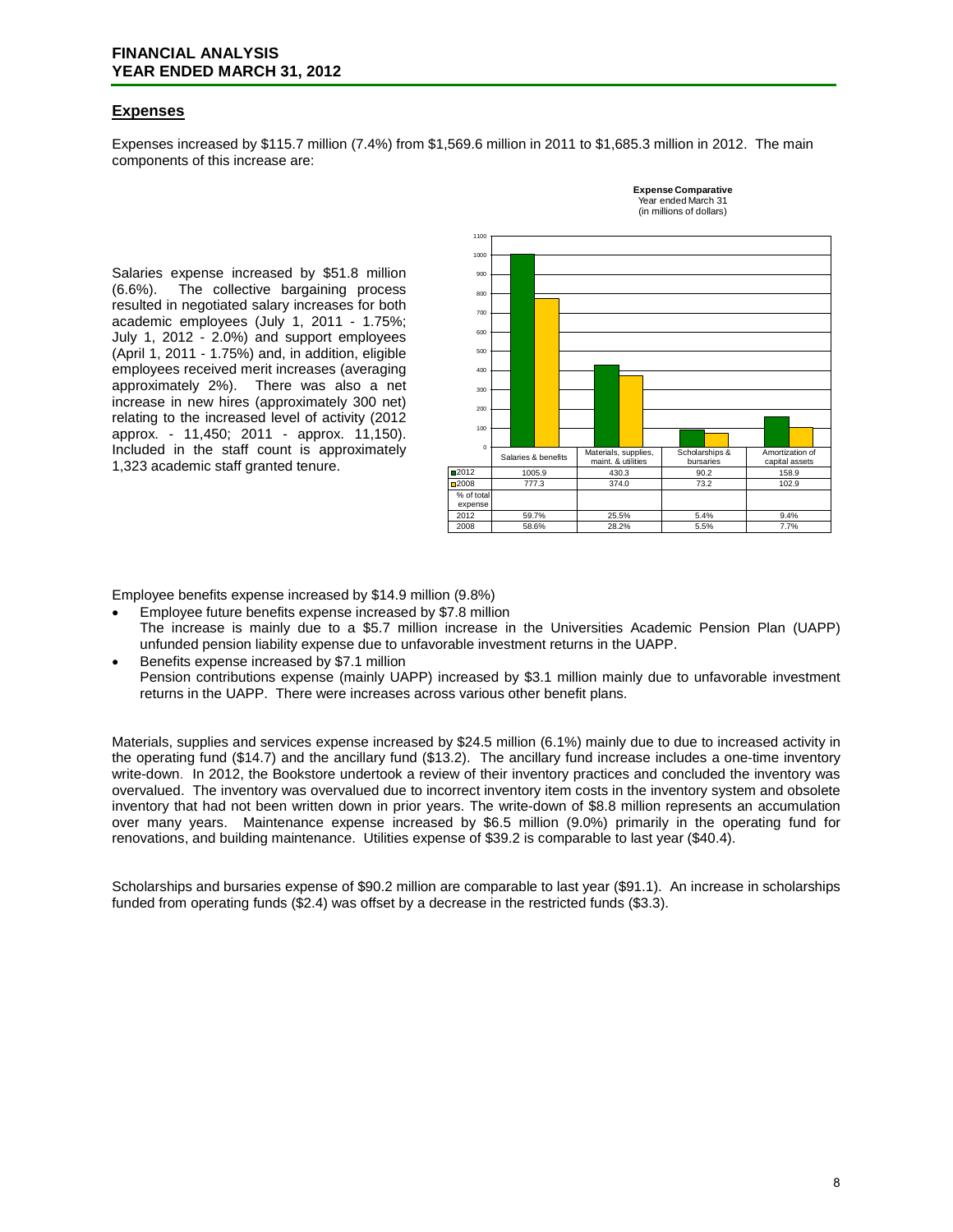# **Donations Received**

Donations (before deferrals) received in the year totaled \$88.6 million as compared to \$97.6 million in 2011 and are comprised of:

- \$24.7 million endowed donations
- \$26.5 million expendable donations
- \$37.4 million in-kind donations In-kind donations include the Saville Community Sports Centre (\$35.0)



Donor pledges outstanding at March 31, 2012 are \$218.5 million (2011: \$145.0) and are not reflected in the University's financial statements. These pledges are expected to be honoured over the next several years.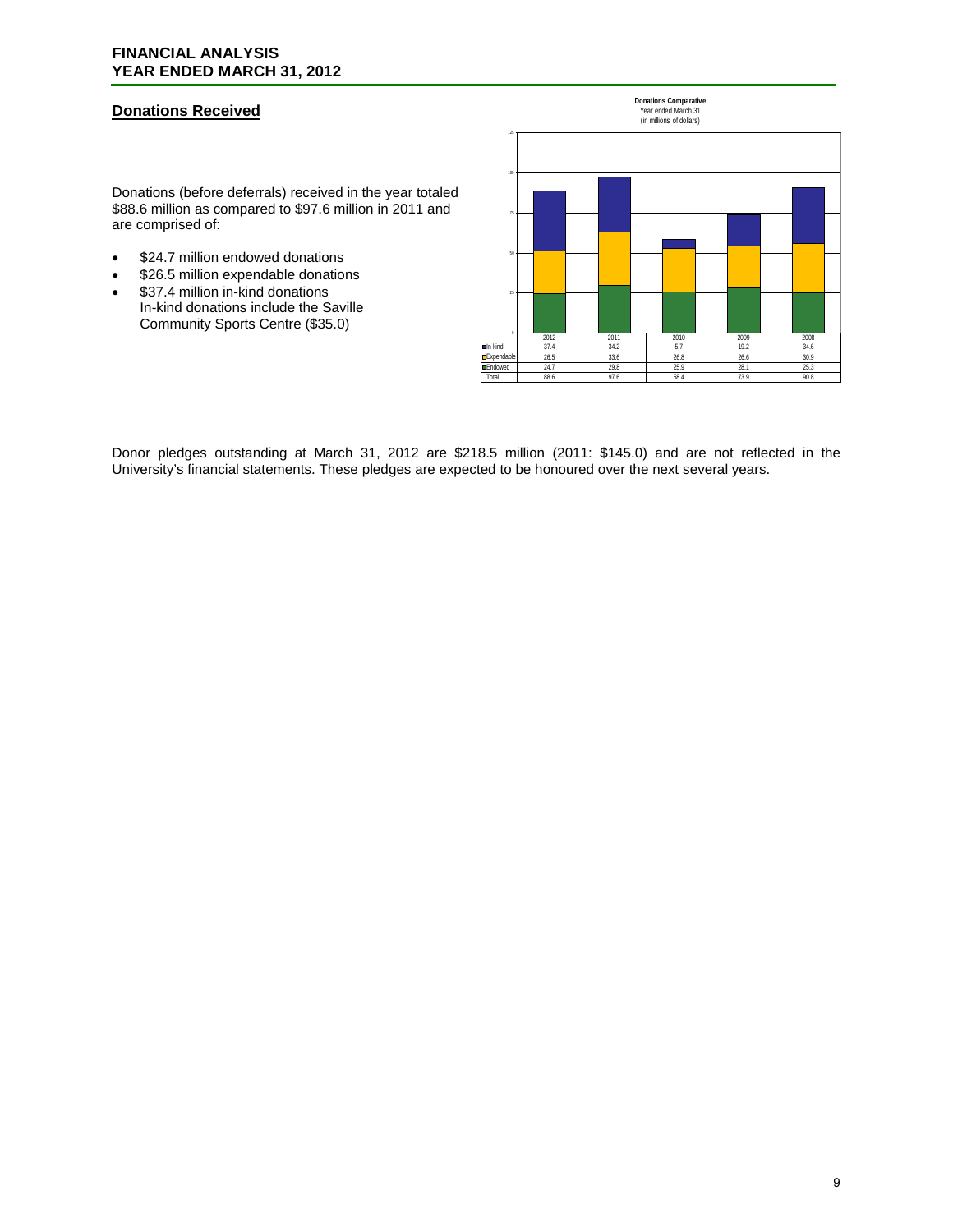# **Financial Position**

The University's net assets position increased by \$31.6 million due to a \$17.0 million increase in endowments, an increase in investment in capital assets and collections of \$26.7 million and an increase in the unrestricted net assets deficiency of \$12.1 million.

#### **Endowments**

Endowments consist of restricted donations to the University and internal allocations by the University's Board of Governors, the principal of which is required to be maintained intact in perpetuity. The investment income earned on endowments must be used in accordance with the various purposes established by the donors or the Board of Governors. The endowment investment policy which is long term in nature is designed to meet the funding objectives of the University by maximizing returns with an acceptable level of risk, while maintaining the real capital value of the endowment and providing for an appropriate level of spending. The University has long recognized the value of permanent funding support and through successful fund raising efforts over the years, ranks fourth overall amongst Canadian universities in terms of total endowment funds.

Endowment investments earned a return of 3.0% for the year ended March 31, 2012 (2011: 9.2%) and averaged 4.3% on a ten-year annualized basis.

The \$800.3 million in endowments represent over 2,420 individual endowment funds. Endowments increased by \$17.0 million, comprised of:

- \$24.7 endowed donations
- \$2.6 capitalization from expendable funds
- \$23.1 investment income
- (\$22.8) allocated for total spending (includes program spending allocation, administrative and external management fees)
- (\$10.6) transfer from endowment net assets (cumulative capitalized income) to fund a portion of the spending allocation

Endowments support a variety of key initiatives in the areas of scholarships, professorships, chairs, visiting speakers, research and many other activities. The spending allocation for these programs in 2012 is \$25.5 million (2011: \$30.4). In 2012, due to investment income shortfall, the transfer from endowments (\$10.6) is the amount required to cover the 2012 expenditures. It is anticipated that the difference between the amount allocated (\$25.5) and the approved spending allocation (\$32.8) will be allocated next year. The program spending allocation rate is 4.25% (2011: 3.80%) and is based on a moving average of the endowment's fair value.

At March 31, 2012 the market value of the UEP assets are lower than the cumulative endowed contributions indexed for inflation by \$39.4 million. The shortfall against this inflation indexed target is primarily due to investment losses in 2007 and 2008. The shortfall increased in 2012 as the investment return of 3.0% was lower than the total spending of 5.1% (includes program spending, external management fees and administration fees) and inflation of 1.9%. The new spending policy has transitioned the spending rate back to 4.25% and on a go forward basis the spending allocation will be indexed annually by inflation, subject to certain provisions that are designed to restore and maintain the real value of the endowment.



#### **Endowment Growth versus Inflation** Year ended March 31 (in millions of dollars)

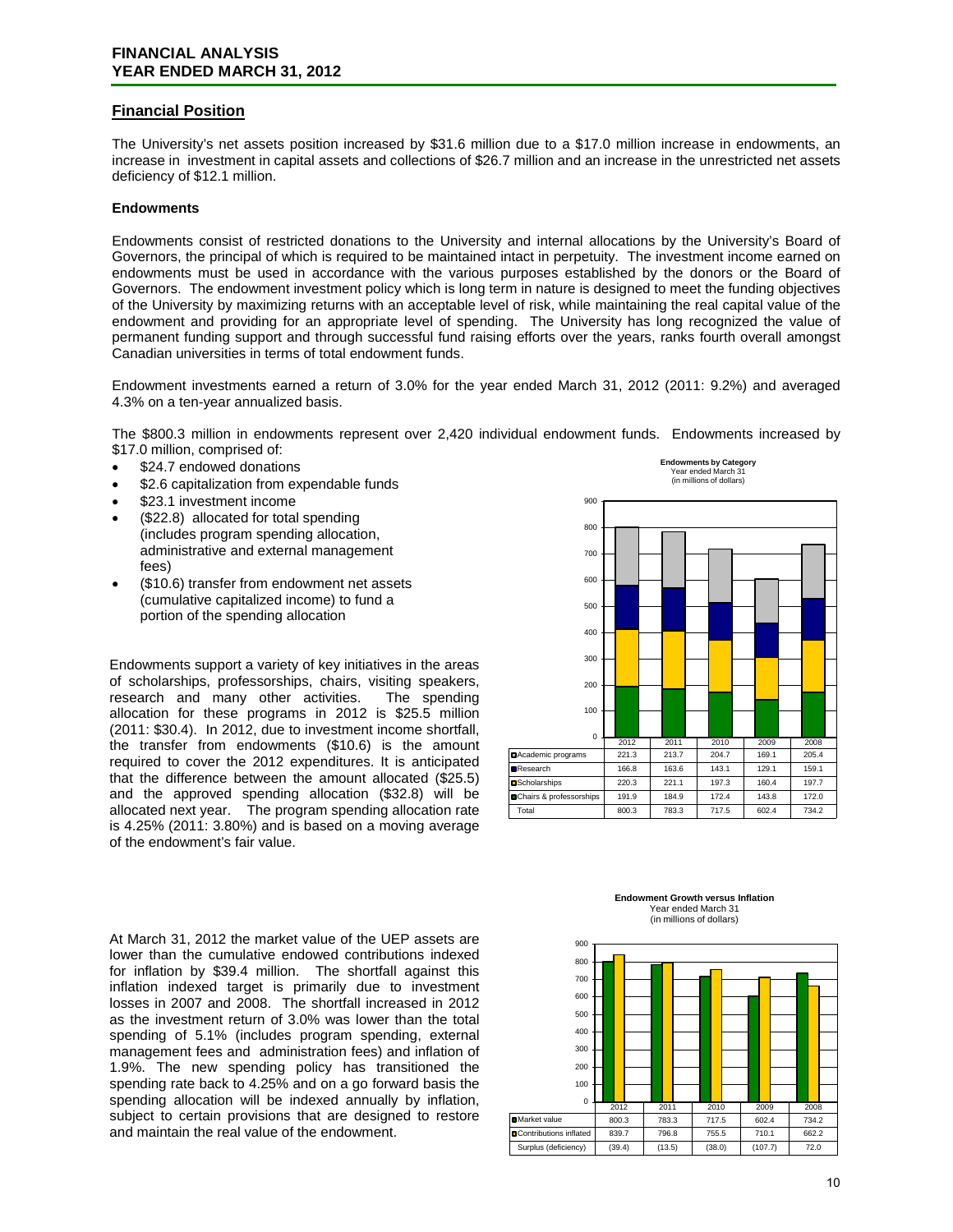#### **Acquisition of Capital Assets and Collections**

|                           | 2012          | 2011          | Increase<br>(decrease) |  |
|---------------------------|---------------|---------------|------------------------|--|
|                           | (000's)       | (000's)       | (000's)                |  |
| Buildings and utilities   | \$<br>189,219 | \$<br>354,867 | (165, 648)<br>\$       |  |
| Equipment and furnishings | 101,260       | 90,000        | 11,260                 |  |
| Learning resources        | 20,653        | 20,532        | 121                    |  |
| Permanent collections     | 1,133         | 908           | 225                    |  |
| Land                      |               | 32,137        | (32,137)               |  |
| <b>Total acquisitions</b> | 312,265       | \$<br>498.444 | (186, 179)             |  |

. The additions to buildings and utilities are distributed amongst many different University structures and facilities on the North campus, South campus, Enterprise Square, Augustana campus and Campus St. Jean. The most significant additions to individual buildings in 2012 were as follows (in millions of dollars):

- construction of:
	- o Edmonton Clinic Health Academy (\$54.7)
	- o Chemical Materials Engineering Building Functional Renewal (\$27.4)
	- o Katz Group Centre for Health Research Innovation (\$16.6)
	- o Centennial Centre for Interdisciplinary Science (\$14.3)<br>o Utilities Expansion (\$6.3)
	- Utilities Expansion (\$6.3)
	- o Li Ka Shing Center for Health Research Innovation (\$6.1)
- Saville Community Sports Centre (\$35.0 in-kind contribution of a building from the GO Community Centre)
- major renovations to various buildings: Balmoral (\$8.8), Chemistry West Building (\$6.5), Kinsella Ranch (\$2.3)

The increase in equipment and furnishings is due to acquisitions of research equipment.

There were no additions to land in 2012. In 2011 the University acquired the Soaring Estates property in Edmonton and the Mattheis Ranch in southern Alberta.

#### **Deferred Maintenance**

The University's deferred maintenance liability is estimated at over \$800 million as at December 31, 2011 (previous most recent estimate available was December 2009 – estimated at over \$900 million). The University has received significant and continued funding from the Government of Alberta that has assisted in reducing the deferred maintenance liability. While the deferred maintenance remains high, it continues on a downward trend and the facility condition index for a number of buildings has improved significantly. This area remains a high priority as deferred maintenance puts some risk on the University's programs and initiatives. Deferred maintenance requirements are not reflected in the University's financial statements since they are not liabilities or commitments for accounting purposes.